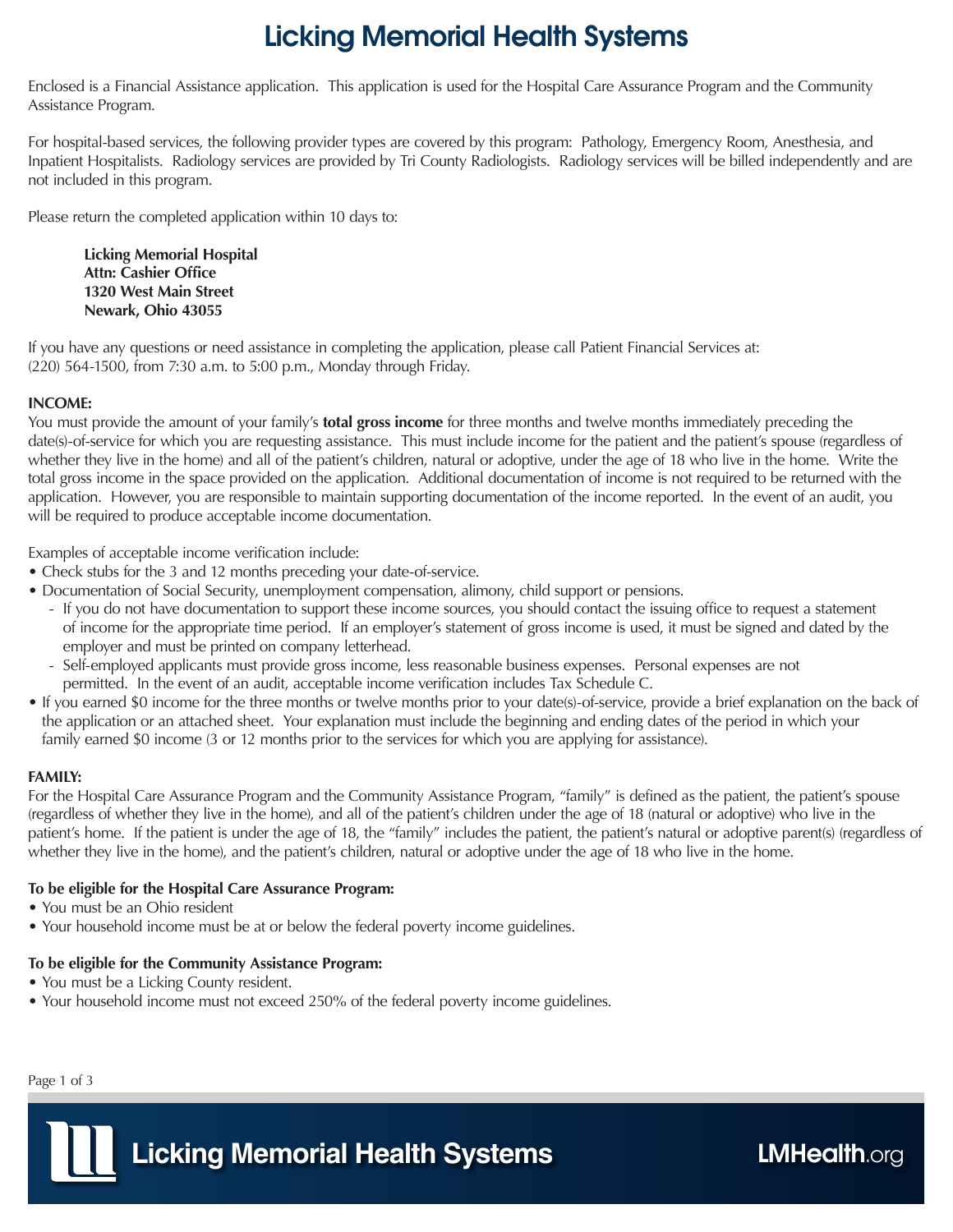## LICKING MEMORIAL HEALTH SYSTEMS FINANCIAL ASSISTANCE APPLICATION

For hospital-based services, the following provider types are covered by this application: Pathology, Emergency Room, Anesthesia, and Inpatient Hospitalists. Radiology services are provided by Tri County Radiologists. Radiology services will be billed independently and are not included in this program.

|                                                                                                                                                                                                                                                                                                                          |  |  | Date of application:     |  |
|--------------------------------------------------------------------------------------------------------------------------------------------------------------------------------------------------------------------------------------------------------------------------------------------------------------------------|--|--|--------------------------|--|
|                                                                                                                                                                                                                                                                                                                          |  |  |                          |  |
|                                                                                                                                                                                                                                                                                                                          |  |  |                          |  |
|                                                                                                                                                                                                                                                                                                                          |  |  |                          |  |
|                                                                                                                                                                                                                                                                                                                          |  |  |                          |  |
|                                                                                                                                                                                                                                                                                                                          |  |  |                          |  |
| • Were you an Ohio resident at the time these services were rendered?<br>• Were you an active Medicaid recipient at the time these services were rendered?                                                                                                                                                               |  |  | Yes — No —<br>Yes — No — |  |
| If yes, provide Medicaid recipient ID number: __________________________________<br>• Were you an active recipient of Disability Assistance (DA) at the time these services were rendered? Yes ______ No _____<br>(If yes, please attach a copy of your DA card effective on the dates of service for this application.) |  |  |                          |  |
| • Did you have health insurance (other than Medicaid) at the time these services were rendered? Yes — No —                                                                                                                                                                                                               |  |  |                          |  |

Please provide the following information for all of the members of your family. For these purposes, "family" is defined as the patient, the patient's spouse (regardless of whether they live in the home), and all of the patient's children under the age of 18 (natural or adoptive) who live in the patient's home. If the patient is under the age of 18, see a more detailed definition of family on the instruction sheet. Provide gross family income for the 3 months prior and 12 months prior to the date(s) of service.

| <b>Name</b>              | <b>Birthdate</b> | <b>Relationship to</b><br><b>Patient</b> | <b>Gross income for</b><br>3 months prior to<br>date(s) of service* | <b>Gross income for</b><br>12 months prior to<br>date(s) of service* |
|--------------------------|------------------|------------------------------------------|---------------------------------------------------------------------|----------------------------------------------------------------------|
| (Patient)                |                  | Self                                     |                                                                     |                                                                      |
|                          |                  |                                          |                                                                     |                                                                      |
|                          |                  |                                          |                                                                     |                                                                      |
|                          |                  |                                          |                                                                     |                                                                      |
|                          |                  |                                          |                                                                     |                                                                      |
| Total persons in family: |                  | Total family income: \  \$               |                                                                     |                                                                      |

\* Eligibility is based upon gross income. If you reported \$0 income, provide a brief explanation on the back of this form or on an attached sheet. Your explanation should include the beginning and ending dates of the period in which your family earned \$0 income (3 and 12 months prior to the services for which you are applying for assistance).

#### **By my signature below, I certify that everything I have stated on this application and on any attachments is true.**

**Signature of applicant Date ELIGIBILITY DETERMINATION** *(For office use only)* The applicant is approved: \_\_\_\_\_ HCAP \_\_\_\_% Community Service Assistance for IP/OP services (circle applicable type(s) of service). Determination is valid for outpatient services through \_\_\_\_\_\_\_\_\_\_\_\_\_\_\_\_\_\_\_\_\_\_\_\_\_\_. Each inpatient admission requires a new application. The applicant is denied: *Reason(s)* Applicant notified on: Approved by: Date: